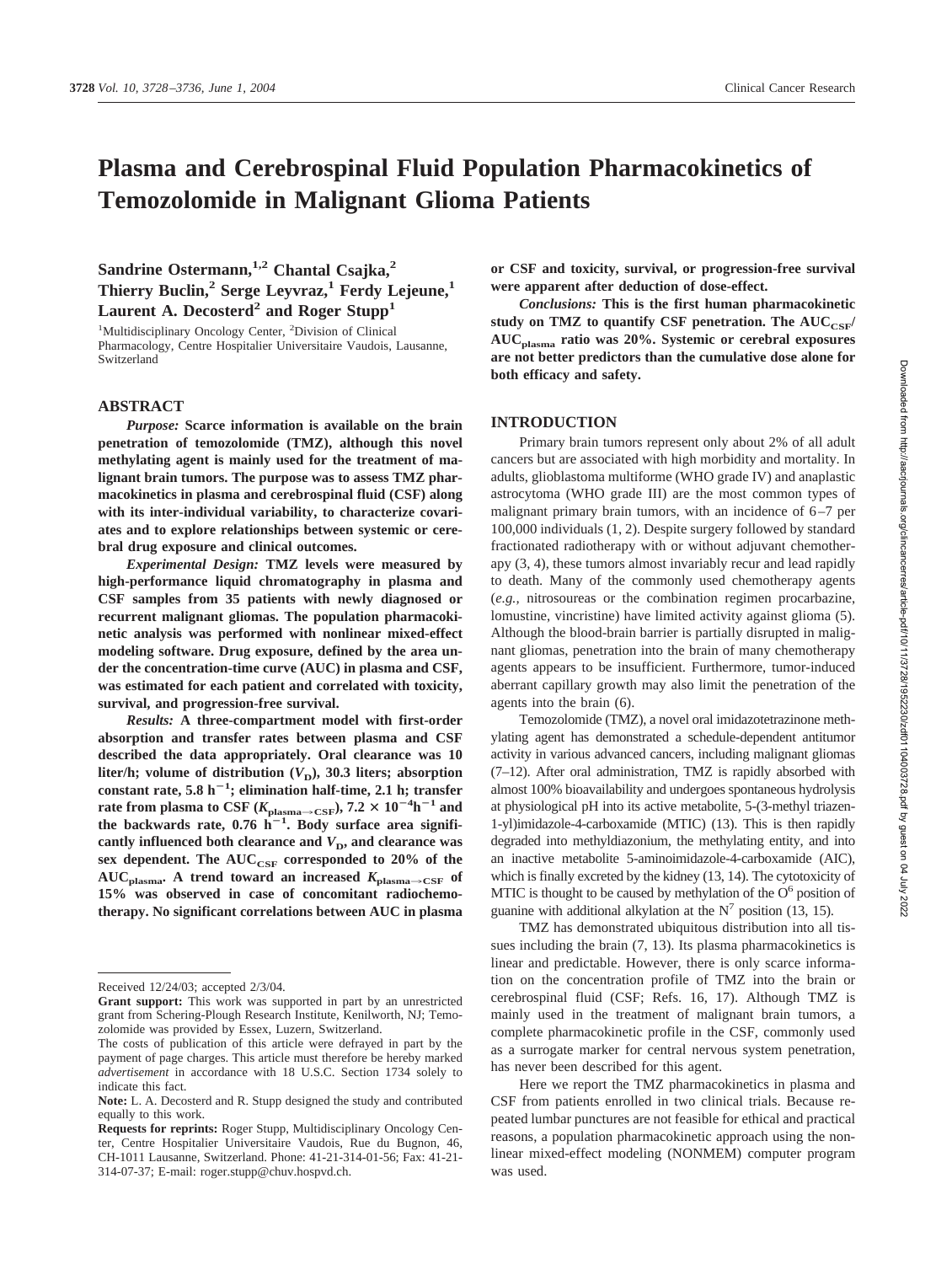# **MATERIALS AND METHODS**

Patients and Treatments. Patients with histologically proven malignant glioma were enrolled in two parallel clinical phase II trials. Newly diagnosed glioblastoma multiforme patients were treated with radiotherapy and concomitant and adjuvant temozolomide (pilot study; Ref. 18); chemonaive patients with recurrent or progressive malignant gliomas (glioblastoma multiforme or anaplastic astrocytoma/anaplastic oligoastrocytoma) received TMZ as first-line chemotherapy (recurrent study; Ref. 19). All patients participating in one of these two phase II trials were also eligible for participation in this ancillary and nonmandatory pharmacokinetic study, and a separate informed consent was obtained for this part. Other eligibility criteria included absence of increased intracranial pressure documented by magnetic resonance imaging, age  $\geq 18$  years, eastern cooperative oncology group performance status  $\leq 2$  or Karnofsky performance status  $\geq 70\%$ , adequate hematological, renal, and hepatic functions, defined as absolute neutrophil count  $\geq$  1.5  $\times$  10<sup>9</sup>/liter; platelet count  $\geq$  100  $\times$  10<sup>9</sup>/liter; hemoglobin -90 g/liters; serum creatinine and total serum bilirubin  $\leq$ 1.5 times the upper limit of normal; aspartate aminotransferase, alanine aminotransferase, and alkaline phosphatase  $\leq$ 2.5 times the upper limit of normal. Exclusion criteria included any medical conditions that could interfere with the oral administration of TMZ or any previous or concurrent malignancies at other sites, with the exception of the cervix and nonmelanoma skin cancer. The clinical and pharmacokinetic protocols were reviewed and approved by the local ethics committee.

TMZ was administered on one of the two following schedules:

- 1. *Continuous schedule* (pilot study). 75 mg/m2 TMZ daily for 42–49 days in a fasting state, 1 h before radiotherapy (2 Gy/fraction; 5 days/week, total dose, 60 Gy) or in the morning on weekends. After a 4-week interval, patients received up to 6 cycles of adjuvant TMZ at 200 mg/m<sup>2</sup>/ day  $\times$  5 days, every 4 weeks (18).
- 2. *Intermittent schedule*. Administration of TMZ at 150–200  $mg/m^2$ /day  $\times$  5 days every 4 weeks, for up to 6 adjuvant treatment cycles (pilot study) or up to 17 cycles in recurrent disease (recurrent study), until occurrence of unacceptable toxicity, or until evidence of tumor progression (19).

Prophylactic antiemetics (4 mg/day ondansetron, 1 mg/day granisetron; 10–40 mg/day metoclopramide, 50 mg/day alizapride) were used only as required during concomitant radiotherapy plus TMZ therapy and routinely prescribed once a day before adjuvant or recurrent TMZ treatment. Anticonvulsants [cytochrome P-450 inducers (phenytoïne, carbamazepine); cytochrome P-450 inhibitors (valproïc acid); others (lamotrigine, gabapentine, clonazepam)], corticosteroids (dexamethasone, prednisone), antacids (omeprazole, ranitidine) or the cytoprotective agent, sucralfate, were administered as needed.

**Pharmacokinetic Sampling and Processing.** Plasma and CSF concentrations of TMZ were analyzed in sparse samples collected on different occasions over a 17 months period. Venous blood samples (5 ml) were drawn into cooled lithiumheparinized tubes at three different times between 0.2 and 8.4 h after oral TMZ administration on the first (day 1) and last day (day 42–49) of the concomitant radiotherapy plus TMZ therapy (*continuous schedule*) and on day 1 and day 5 during first cycle of adjuvant or recurrent TMZ treatment (*intermittent schedule*). The exact time of TMZ administration as well as the time of blood and CSF sampling were carefully recorded. After collection, samples were immediately centrifuged (2000 rpm during 10 min at 4°C), the plasma was then acidified with 0.1 ml 1 M HCl and stored at  $-20^{\circ}$ C until analysis. CSF was collected on two occasions through a lumbar puncture between 1.3 and 6.6 h after oral TMZ intake. A lumbar puncture was performed on day 1 of the concomitant radiochemotherapy (*continuous schedule*) and on the first day of the adjuvant or recurrent chemotherapy (*intermittent schedule*). In one patient, the presence of an Ommaya reservoir, implanted previously because of the development of an occlusive hydrocephalus, allowed the collection of sequential CSF samples. Processing of the CSF samples was analogous to the blood samples but did nor require centrifugation.

**Blood and CSF Samples Analysis.** Quantitation of TMZ in plasma and CSF was performed by reversed-phase high-performance liquid chromatography analysis using a slight modification of our method described previously (20), to improve the sensibility of the method for the CSF samples analysis, for which lower TMZ levels were expected. The clean-up procedure involved a solid-phase extraction of biological sample (100  $\mu$ l) on a 100 mg C<sub>18</sub>-endcapped cartridge (Chromabond, Macherey-Nagel, Düren, Germany). Matrix components were eliminated with 750  $\mu$ l of 0.5% acetic acid. TMZ was subsequently eluted with  $1250 \mu l$  of methanol. The resulting eluate was evaporated under nitrogen at room temperature, reconstituted in 100 and 200  $\mu$ l of 0.5% acetic acid for CSF and plasma samples respectively, and analyzed by high-performance liquid chromatography.

The chromatographic system consisted of a HP 1050 isocratic/quaternary pump (Hewlett-Packard, Böblingen, Germany) connected to an HP 1050 autosampler and an HP 1050 UV diode-array detector set at UV 330 nm. Separations were performed on a Nucleosil 100–5 C<sub>18</sub> AB column (125  $\times$  4 mm inside diameter; Macherey-Nagel) equipped with an Nucleosil  $C_{18}$  AB (8  $\times$  4 mm) guard column. The high-performance liquid chromatography mobile phase was methanol/0.5% acetic acid (7:93 v/v). The flow rate was 1 ml/min. The retention time for TMZ and ethazolastone were 2.7 and 6.8 min, respectively. A HP ChemStation A-O6-03 software loaded onto a Compaq Deskpro EP/SB was used for the data processing of the chromatograms.

The plasma calibration standards (0.4, 2, 4, 10, and 20  $\mu$ g/ml) and control samples (1, 10, and 18  $\mu$ g/ml) were prepared with 5 ml of blank human plasma, added to TMZ stock solution (prepared in  $0.1$  M HCl), acidified with 250  $\mu$ l of 2 M HCl and completed ad 5.5 ml with 0.1 M HCl. The CSF calibration standards  $(0.1, 0.2, 0.5, 1, \text{ and } 2 \mu \text{g/ml})$  and controls  $(0.33, 0.5, 1, 0.5, 1, 0.5, 1, 0.5)$ and 1  $\mu$ g/ml) were prepared with an artificial CSF solution [0.8]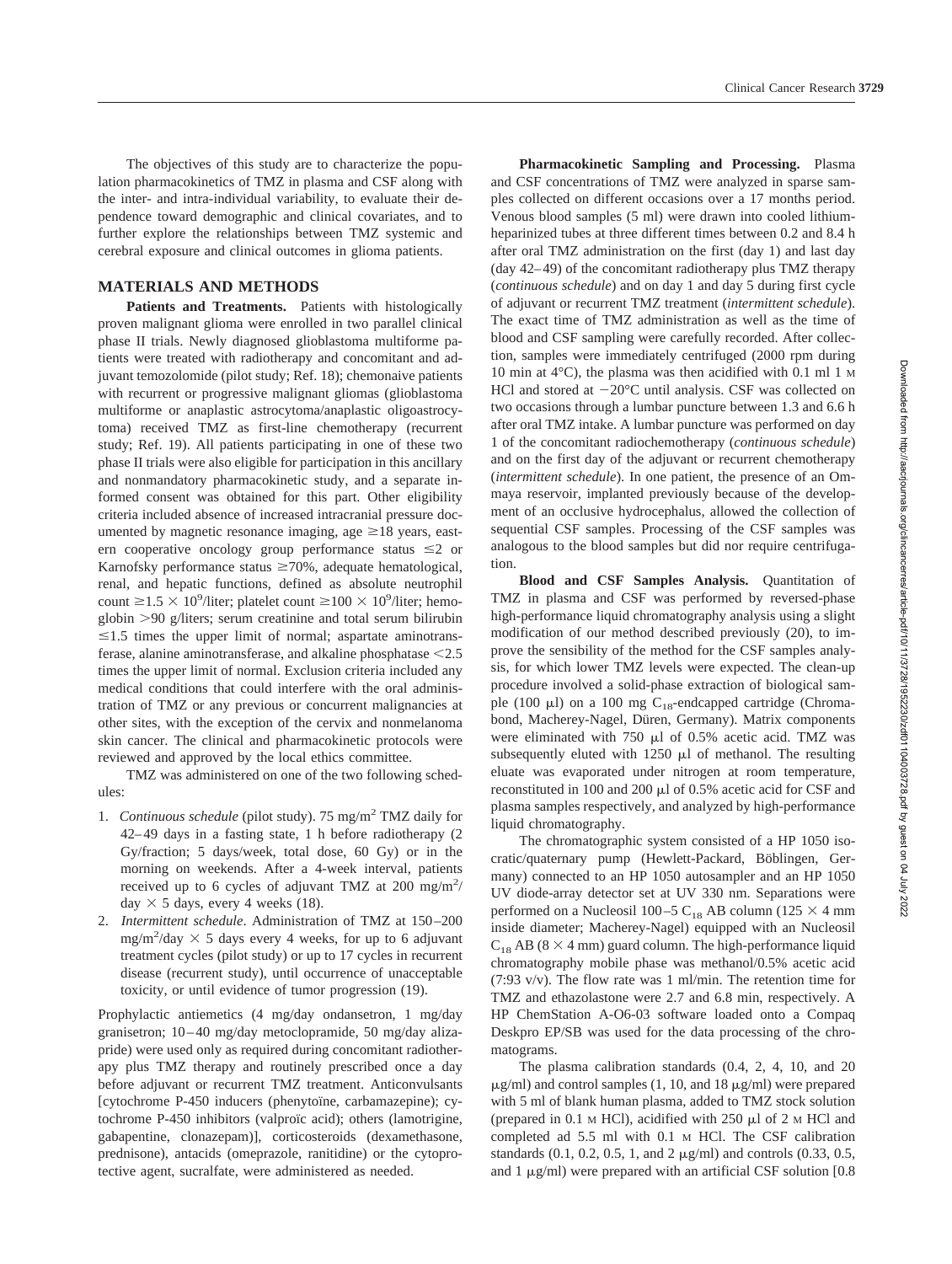

*Fig. 1* Basic structural pharmacokinetics model for temozolomide (TMZ).  $A_1$ - $A_3$ , amounts in the absorbtion, plasma, and cerebrospinal fluid (CSF) compartments; GIT, gastrointestinal tract;  $K_a$ , absorption rate constant;  $K_{23}$ , rate constant from plasma to CSF;  $K_{32}$ , rate constant from CSF to plasma; CL, oral clearance;  $V<sub>D</sub>$ , volume of distribution in the central compartment.

g/liter glucose, 0.2 g/liter albumin, 7.3 g/liter NaCl, and 1.9 g/liter NAHCO<sub>3</sub> (adjusted to pH 7.5 with phosphate buffer)], added to various volumes of TMZ stock solution and acidified similarly to the plasma samples.

A linear response was observed for all calibration curves between 0.4 and 20  $\mu$ g/ml and 0.1 to 2  $\mu$ g/ml in plasma and CSF, respectively  $(r > 0.999)$ . This method had a limit of quantitation of 0.2  $\mu$ g/ml and 0.1  $\mu$ g/ml in plasma and CSF, respectively, as well as an inter-assay variability and bias of  $15\%$ , in accordance with the recommendations of the Conference Report on Bioanalytical Method Validation (21).

**Model-Based Pharmacokinetic Analysis.** Population analysis was performed using the NONMEM computer program (version V with NM-TRAN version II) developed by Beal and Sheiner (22). NONMEM uses mixed (fixed and random) effects regression to estimate the population mean and the variability of pharmacokinetic parameters and to identify factors that may influence them. A three-compartment model with first order absorption from the gastrointestinal tract (Fig. 1) was used to model TMZ in plasma and in CSF according to:

$$
\frac{dA_1}{dt} = -K_a \cdot A_1
$$
  

$$
\frac{dA_2}{dt} = K_a \cdot A_1 - \frac{CL}{V_D} \cdot A_2 - k_{23} \cdot A_2
$$
  

$$
\frac{dA_3}{dt} = k_{23} \cdot A_2 - k_{32} \cdot A_3
$$
  

$$
C_{plasma} = \frac{A_2}{V_D} \text{ and } C_{CSF} = \frac{A_3}{V_p}
$$

where  $A_1$ ,  $A_2$ , and  $A_3$  are the amount in the absorption, plasma, and CSF compartments, respectively;  $K_a$  is the absorption rate constant; CL indicates the oral clearance;  $V_D$  is the volume of

distribution of the central compartment;  $K_{23}$  and  $K_{32}$  are the two transfer rate constants from plasma to CSF  $(K_{23})$  and from CSF to plasma  $(K_{32})$ .  $V_p$ , the volume of distribution in the CSF, was fixed to 140 ml according to the literature (23, 24) because this parameter could not be identified simultaneously with  $K_{23}$  and  $K_{32}$ .  $C_{\text{plasma}}$  and  $C_{\text{CSF}}$  are the TMZ concentrations in plasma and CSF.

A bioavailability of 1, assumed in absence of i.v. drug administration, was in good accordance with its known high bioavailability of 97% (13). A proportional error distribution was used for the description of both the inter- and intra-individual variability of the pharmacokinetic parameters. The influence of each of the recorded population factors (covariates) on the pharmacokinetic parameters was tested sequentially. They included the demographic variables age, gender, body weight, height, BSA (according to the Dubois and Dubois formula; Ref. 25); a renal function surrogate (serum creatinine); the common comedications (anticonvulsants, antiemetics, antacids, cytoprotective agent, and corticosteroids); and concomitant radiotherapy to TMZ administration. Only those variables considered as potential covariates for developing the population pharmacokinetic model were tested. At the end of the analysis, all covariates that showed an influence on the parameters were evaluated again by comparison of the full model (with all factors included) with a model from which each of the factors was deleted sequentially.

The model was fitted to the data by using the first order method with the subroutine ADVAN5. NONMEM performs linearized maximum likelihood estimation by use of an objective function of minus twice the logarithm of the likelihood of the model. To determine the statistical significance between two models, we used the log-likelihood ratio test obtained by computing the difference in the minimum value of the objective function (the difference in the minimum value of the NONMEM objective function  $[-2\Delta L L]$  for nested models is approximately  $\chi^2$  distributed); Model selection criteria were a decrease of the objective function (OF) of 3.8 points for one additional parameter and 5.9 points for two additional parameters ( $P < 0.05$ ) as well as comparison of regression diagnostic plots. Figures were generated with Prism (version 4.0; GraphPad Software Inc., San Diego, CA).

*Table 1* Patient demographics and baseline disease

|                                     | Pilot study<br>$n$ or mean (range) | Recurrent study<br>$n$ or mean (range) |
|-------------------------------------|------------------------------------|----------------------------------------|
| Number of patients                  | 23                                 | 12                                     |
| Age (years)                         | $50(36-65)$                        | $49(30-79)$                            |
| Body weight (kg)                    | $72(46-105)$                       | $72(53 - 85)$                          |
| Height (cm)                         | $169(150-188)$                     | $170(151-181)$                         |
| BSA $(m^2)^a$                       | $1.80(1.46-2.11)$                  | $1.83(1.59-2.06)$                      |
| Gender                              | 15/8 M/F                           | $9/3$ M/F                              |
| KPS(%)                              | $90(70-100)$                       | $70(30-100)$                           |
| <b>ECOG</b>                         | $1(1-2)$                           | $1(0-3)$                               |
| Creatinine $(\mu \text{mol/liter})$ | $84(61-108)$                       | $84(53-129)$                           |
| <b>GBM</b>                          | 23 (100%)                          | 8(67%)                                 |
| AA/AOA                              | $\mathbf{\Omega}$                  | 4 (33%)                                |
|                                     |                                    |                                        |

*<sup>a</sup>* BSA, body surface area; KPS, Karnofsky performance status; ECOG, eastern cooperative oncology group; GBM, glioblastoma multiforme; AA/AOA, anaplastic astrocytoma/anaplastic oligoastrocytoma.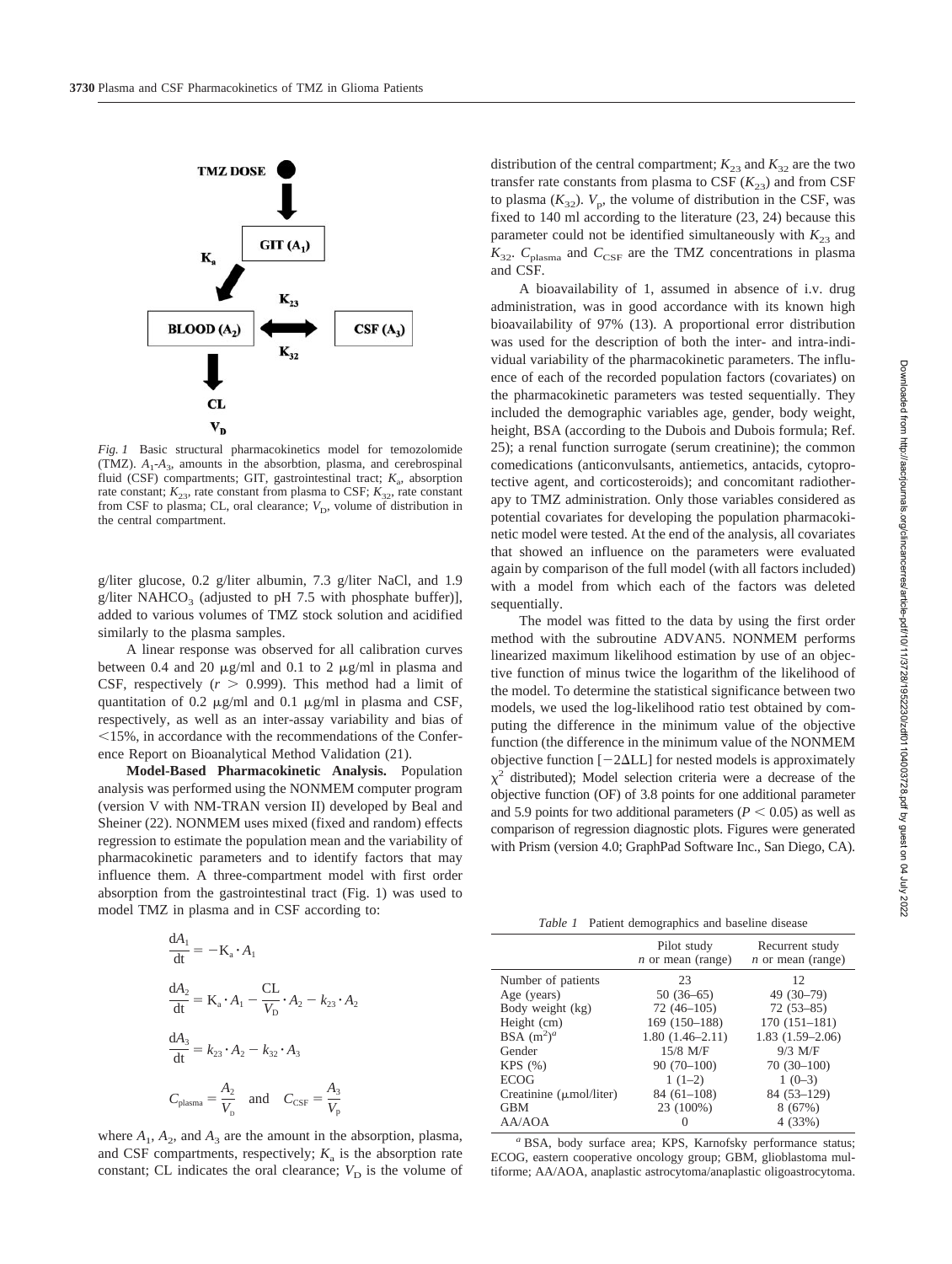| Table 2 Co-medications during temozolomide treatment |  |  |
|------------------------------------------------------|--|--|
|                                                      |  |  |

|                                                      | Pilot study<br>$(n = 23)$ | Recurrent study<br>$(n = 12)$ |
|------------------------------------------------------|---------------------------|-------------------------------|
| Comedications                                        | n(%)                      | n(%)                          |
| Anticonvulsants CYP-450 <sup><i>a</i></sup> inducers | 17(74)                    | 8(67)                         |
| Anticonvulsants CYP-450 inhibitors                   | 6(26)                     | 4(33)                         |
| Others anticonvulsants                               | 3(13)                     | 0(0)                          |
| Antiemetics                                          | 18 (78)                   | 11 (92)                       |
| Corticosteroids                                      | 18 (78)                   | 9(75)                         |
| Antacids                                             | 12(52)                    | 4(33)                         |
| Cytoprotective agent (sucralfate)                    | 2(9)                      | 1 (8)                         |

NOTE. Three patients from the pilot study and three from the recurrent study had received more than one anticonvulsants. One patient from the recurrent study has received an antacid and sucralfate. *<sup>a</sup>* CYP-450, cytochrome P450.

**Pharmacodynamics.** Posthoc Bayesian estimates of the pharmacokinetic parameters were obtained for all patients and used to calculate the area under the curve concentration-time curve (AUC) in plasma (AUC<sub>plasma</sub>) and CSF (AUC<sub>CSF</sub>) according to the following relationships:

$$
AUC_{plasma} = Dose/CL
$$

$$
AUC_{CSF} = \frac{Dose}{CL} \cdot (V_D \cdot K_{23}/K_{32})/V_p
$$

The  $AUC_{plasma}$  and  $AUC_{CSF}$  were first calculated with cumulative dose of each patient (total TMZ dose received during pilot

or recurrent study), to evaluate the relationship between systemic or cerebral drug exposure and safety and efficacy outcomes (26), *i.e.* hematological toxicity, survival, and progression-free survival (PFS; calculated from the first administration of TMZ up to the date of disease progression).

Hematological toxicity, commonly defined by the percentage of decrease in platelet and absolute neutrophil count (ANC) from baseline to nadir (27, 28), was observed during the first two cycles of the adjuvant or recurrent treatments (*intermittent schedule*). Percent decrease was calculated as follows, using neutrophil as example:

$$
\% \text{ Decrease} = \left(\frac{\text{Baseline ANC} - \text{Nadir ANC}}{\text{Baseline ANC}}\right) \times 100
$$

and the relationship with  $AUC_{plasma}$  was assessed by logistic regression.

The associations between both  $AUC_{\text{plasma}}$  and  $AUC_{\text{CSF}}$ and the two efficacy outcomes, survival and PFS observed at the time of this analysis, were assessed by the Spearman rank correlation test and by logistic regression. For this statistical analysis, a model was fitted to the clinical data, initially expressed in months, which was transformed into binary response, as follows: (*a*)  $0 =$  alive;  $1 =$  dead, in terms of survival after 9, 12, and 24 months and  $(b)$  0 = progression-free; and 1 = disease progression for PFS after 6, 9, and 12 months.

The results were considered statistically significant at  $P \leq$ 0.05, whereas  $P < 0.1$  was regarded to be indicative of possible trends. All statistical tests were performed with the Statistix

*Table 3* Influence of patient covariates on TMZ  $\frac{a}{b}$  CL, *K*, *K* (selection)

| Table 5. Influence of patient covariates on TML CL, $v_D$ , $K_{23}$ , $K_{32}$ (sciection) |                                                                     |                  |                  |                  |                          |  |
|---------------------------------------------------------------------------------------------|---------------------------------------------------------------------|------------------|------------------|------------------|--------------------------|--|
| Hypothesis                                                                                  | Model                                                               | $\theta_a^{\ b}$ | $\theta_{\rm b}$ | $\theta_{\rm c}$ | $\Delta$ OF <sup>c</sup> |  |
| Demographic characteristics                                                                 |                                                                     |                  |                  |                  |                          |  |
| Does BW influence CL?                                                                       | $\theta_a + \theta_b \cdot BW$                                      | 11.2             | 2.2              |                  | $-5.5$                   |  |
| Does BW influence $V_{D}$ ?                                                                 |                                                                     | 29.9             | 4.2              |                  | $-1.4$                   |  |
| Does HT influence CL?                                                                       | $\theta_a + \theta_b \cdot HT$                                      | 11.2             | 19.6             |                  | $-27.8$                  |  |
| Does HT influence $V_{D}$ ?                                                                 |                                                                     | 29.3             | < 0.1            |                  | $-0.2$                   |  |
| Does age influence CL?                                                                      | $\theta_a \cdot (1 - \theta_b \cdot age)$                           | 11.2             | < 0.1            |                  | $-0.0$                   |  |
| Does age influence $V_p$ ?                                                                  |                                                                     | 29.3             | 1.8              |                  | $-0.0$                   |  |
| Does sex influence $CL$ ? (male = 1)                                                        | $\theta_a \cdot (1 + \theta_b \cdot \text{sex})$                    | 9.6              | 0.2              |                  | $-28.2$                  |  |
| Does sex influence $V_{\rm D}$ ?                                                            |                                                                     | 29.3             | < 0.1            |                  | $-0.0$                   |  |
| Does BSA influence CL?                                                                      | $\theta_a + \theta_b \cdot BSA$                                     | 11.3             | 3.7              |                  | $-19.2$                  |  |
| Does BSA influence $V_{\rm D}$ ?                                                            |                                                                     | 29.8             | 19.0             |                  | $-6.7$                   |  |
| Concomitant medications on oral CL (inducers or inhibitors $= 1$ if present)                |                                                                     |                  |                  |                  |                          |  |
| CYP inducers                                                                                | $CL = \theta_a + \theta_b^{Inducers}$                               | 11.1             | 0.1              |                  | $-0.2$                   |  |
| CYP inhibitors                                                                              | $CL = \theta_{\rm o} - \theta_{\rm h}^{\rm Inhibitors}$             | 10.6             | 0.7              |                  | $-2.2$                   |  |
| Corticosteroids on $K_{23}$ and $K_{32}$                                                    |                                                                     |                  |                  |                  |                          |  |
| Corticosteroids                                                                             | $K_{23} = \theta_a + \theta_b^{\text{Corticosteroids}}$             | $6.6^{-4}$       | 0.0              |                  | $-0.1$                   |  |
|                                                                                             | $K_{32} = \theta_{\rm a} + \theta_{\rm b}^{\rm Corticosteroids}$    | 0.8              | 0.0              |                  | $-0.1$                   |  |
| Concomitant radiotherapy on $K_{23}$                                                        |                                                                     |                  |                  |                  |                          |  |
| Radiotherapy                                                                                | $K_{23} = \theta_a + \theta_b^{RTH}$                                | $6.4^{-4}$       | 1.2              |                  | $-2.6$                   |  |
| Multivariate analysis                                                                       |                                                                     |                  |                  |                  |                          |  |
| $BSAd$ and sex on CL                                                                        | $CL = \theta_a \cdot (1 + \theta_b \cdot sex) + \theta_c \cdot BSA$ | 10.0             | 0.2              | 4.2              | $-31.8$                  |  |
| BSA on $V_D$                                                                                | $VD = \theta_a + \theta_b \cdot BSA$                                | 30.3             | 19.9             |                  | $-37.4$                  |  |

<sup>*a*</sup> TMZ, temozolomide; CL, oral clearance;  $V_D$ , volume of distribution in the central compartment;  $K_{23}$ , rate constant from plasma to cerebrospinal fluid; *K*<sub>32</sub>, rate constant from cerebrospinal fluid to plasma; *V*<sub>p</sub> volume of distribution in the cerebrospinal fluid; CYP, cytochrome P-450; BW, body weight; HT, height; BSA, body surface area; RTH, radiotherapy;  $\Delta$ 

 $b_{a}$  = tested pharmacokinetic parameter;  $\theta_{b}$  and  $\theta_{c}$  = covariate estimates.<br>
C  $\Delta$ OF = difference in the OF compared to the basic structural model including no covariates and estimates of CL = 11.2 liter/h,  $V_{$ liter,  $K_a = 5.2 \text{ h}^{-1}$ ,  $K_{23} = 6.78 \times 10^{-4}$ ,  $K_{32} = 0.72$ , and  $V_p = 0.14$  liter. Each individual dose has been implemented by nonlinear mixed-effect modeling.<br><sup>*d*</sup> BSA is expressed as the relative deviation of the individual body weight, height, age from the population mean.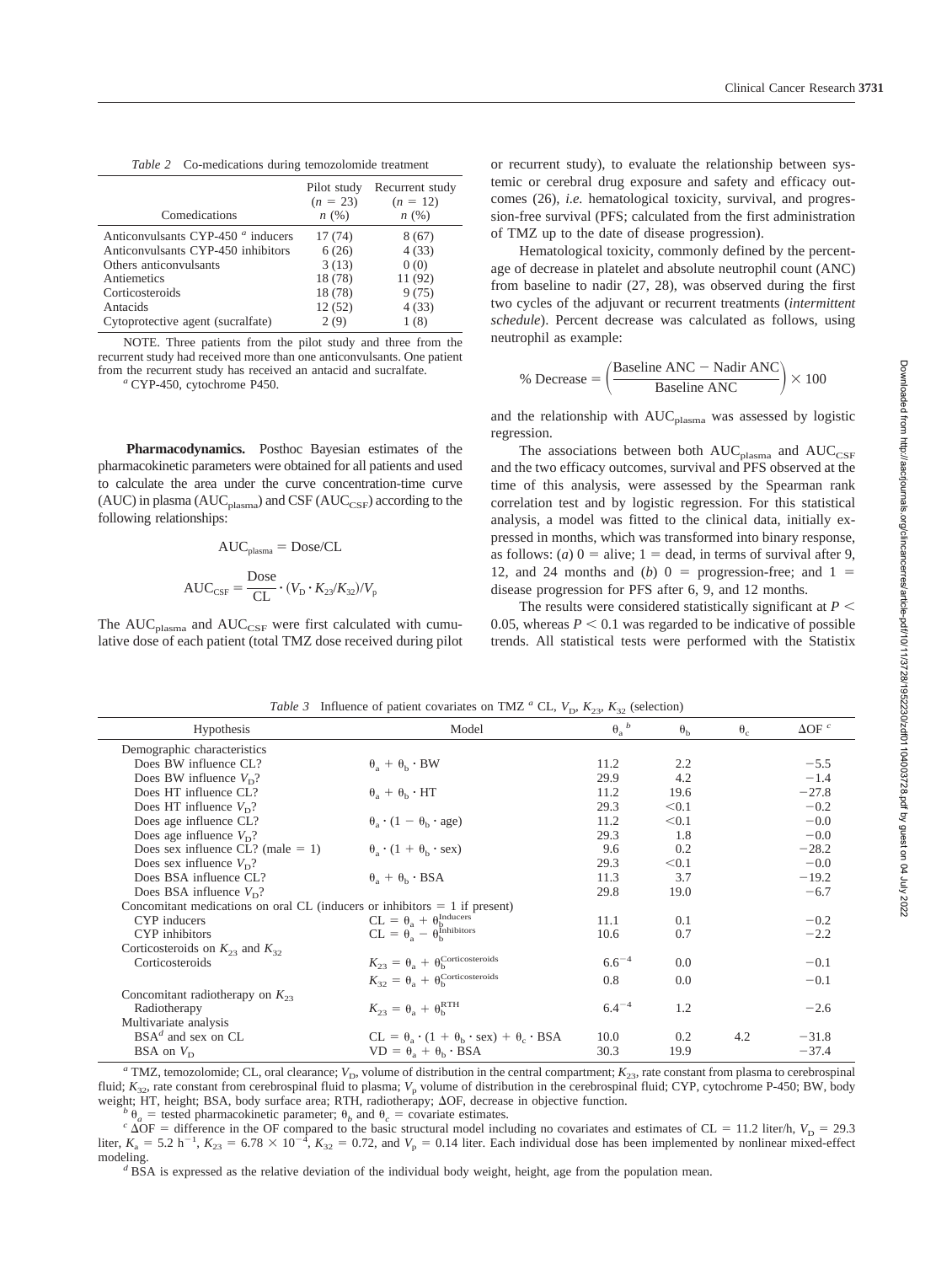

*Fig. 2* Plasma ( $\circ$ ) and cerebrospinal fluid (CSF;  $\circ$ ) concentration-time profiles of temozolomide (TMZ). Peak plasma  $(O)$  level was achieved 1.5 h after TMZ administration and then gradually declined over the remaining dosing interval. Levels in CSF  $(\Box)$  remained essentially flat, suggesting that the equilibrium was reached.

program (version 7.0, 2000, Analytical software; Statistix, Tallahassee, FL).

## **RESULTS**

**Demographics.** Data from 35 patients (23 from the pilot study; 12 from the recurrent study) with a total of 227 plasma and 47 CSF samples were collected for the population pharmacokinetics analysis. Patient demographics and baseline disease characteristics are listed in Table 1, and the different comedications are summarized in Table 2.

**TMZ Concentrations in Plasma and CSF.** Because TMZ has a linear pharmacokinetics over the studied range of doses (8, 16), the concentrations obtained with the low-dose continuous schedule (75 mg/m<sup>2</sup>/day) during concomitant radiochemotherapy were normalized to those obtained with the 200 mg/m2 /day dose (proportional factor: 2.67; Ref. 29). TMZ levels were ranged from 0.10 to 13.99  $\mu$ g/ml in the plasma and from 0.16 to 1.93  $\mu$ g/ml in the CSF. The observed concentration-time profile of TMZ in plasma and CSF are displayed in Fig. 2. Because plasma concentrations decreased more quickly than in the CSF, the CSF/plasma ratio increased across the dosing interval (median, 30.1%; range, 2.1–65.2%). The CSF curve was essentially flat at approximately  $1 \mu g/ml$ , likely attributable to slow influx and efflux rates from the CSF compartment (30).

**Population Pharmacokinetic Analysis.** A three-compartment model with first-order absorption from the gastrointestinal tract was found to describe the data appropriately. The rate of absorption was estimated with poor precision because few concentration data points were collected during the first hours after TMZ intake. An inter-patient variability was assumed on CL, assignment of a variability on both  $K_a$  and  $K_{23}$ significantly improved the fits [decrease in objective function ( $\Delta$ OF) = -36.4], but no inter-patient variability on *V*<sub>D</sub> and *K*<sub>32</sub> could be detected. The model building steps for the covariate analysis are shown in Table 3.

Among the tested demographic covariates in the multivariate analysis, body weight, height, BSA, and gender influenced TMZ clearance to a statistically significant extent ( $\Delta$ OF  $>$ 

 $-5.5$ ) and  $V_D$  is influenced to a small but significant extent by BSA only ( $\Delta$ OF  $> -6.7$ ).

Because body weight and height influenced TMZ pharmacokinetics, we retained BSA, which reflects both these values, as a covariate on CL and  $V_D$  in the model. All covariates (*i.e.*, BSA on  $V_D$  and CL, and gender on CL) remained statistically significant in the multivariate analysis.

Considering that corticosteroids could partially restore the integrity of the blood-brain barrier, thereby limiting drug delivery to the tumor, and on the other hand also reduce intracranial pressure by decreasing peritumoral vasogenic edema resulting in a increased drug delivery (6, 31–34), a relationship between corticotherapy and the two transfer rate constants,  $K_{23}$  and  $K_{32}$ , were examined. No significant influence could be observed  $(\Delta$ OF = -0.1).

No other demographic covariates (age, creatinine clearance) showed any statistical influence on TMZ disposition. Coadministration of drugs, such as anticonvulsants, antiemetics, antacids, cytoprotective agents, or again corticosteroids, did not influence any pharmacokinetic parameters to a statistically relevant extent. However, a trend toward a 15% increase of the rate constant of CSF entry,  $K_{23}$ , was observed in case of concomitant radiotherapy to TMZ ( $\Delta$ OF = -2.6).

The final population estimate of oral CL was 10.0 liter/h and increased to 11.9 liter/h in male patients and oral  $V_D$  was 30.3 liters. These two parameters increased, respectively, to 14.2 liter/h and 50.2 liters on doubling BSA.  $K_a$  was 5.8 h<sup>-1</sup>,  $K_{23}$  was  $7.2 \times 10^{-4}$  h<sup>-1</sup>, and  $K_{32}$  was 0.76 h<sup>-1</sup>. The derived elimination half-life was 2.1 h, whereas the absorption half-life was very rapid (7 min). The inter-individual variability (CV%) in CL  $(4.7%)$  and  $K_{23}$  (16.6%) were relatively small compared with

*Table 4* Population pharmacokinetic parameters estimates of TMZ*<sup>a</sup>*

|                                          | Population mean      |                       | Inter-individual<br>variability <sup>b</sup> |                       |
|------------------------------------------|----------------------|-----------------------|----------------------------------------------|-----------------------|
| Parameter                                | Estimate             | s.e <sup>c</sup>      | Estimate                                     | s.e <sup>c</sup>      |
| $CL$ (liter/h)                           | 10.0                 | 3.0%                  | 4.7%                                         | $80.5\%$ <sup>c</sup> |
| $CL_{\text{sex}}$ (liter/h) <sup>f</sup> | 0.19                 | 24.9%                 |                                              |                       |
| $CL_{BSA}$ (liter/h) $g$                 | 4.2                  | 72.6%                 |                                              |                       |
| $V_{\rm D}$ (liter)                      | 30.3                 | 4.8%                  |                                              |                       |
| $V_{\rm DBSA}$ (liter) $^g$              | 19.9                 | 39%                   |                                              |                       |
| $K_{a}$ (h <sup>-1</sup> )               | 5.8                  | 23.4%                 | 111%                                         | $68.8\%$ <sup>d</sup> |
| $K_{23}$ (h <sup>-1</sup> )              | $7.2 \cdot 10^{-04}$ | 12.4%                 | 16.6%                                        | $65.5\%$ <sup>d</sup> |
| $K_{32}$ (h <sup>-1</sup> )              | 0.76                 | 8.7%                  |                                              |                       |
| $V_{\rm p}$ (liter)                      | 0.14                 |                       |                                              |                       |
| $\sigma$ (CV%) <sup>e</sup>              | 21.4%                | $42.8\%$ <sup>d</sup> |                                              |                       |

*<sup>a</sup>* TMZ, temozolomide; CL, oral clearance; BSA, body surface area;  $V_D$ , volume of distribution in the central compartment;  $K_{23}$ , rate constant from plasma to CSF;  $K_{32}$ , rate constant from cerebrospinal fluid to plasma;  $V_p$  volume of distribution in the cerebrospinal fluid; CV%, coefficient of variation.

<sup>*b*</sup> Estimates of variability expressed as CV%.<br>  $c$  s.e. = SE of the estimates, expressed as CV%

<sup>*d*</sup> s.e. = SE of the variance components, taken as  $\sqrt{\text{s.e.,}}$  estimate, expressed as a percentage.

<sup>e</sup> Residual intra-individual variability of the plasma concentration, expressed as CV%. *<sup>f</sup>*

Relative increase in CL in male compared to female patients.

 $g$  Relative increase in CL or  $V_D$  according to BSA, expressed as the relative deviation from the population mean.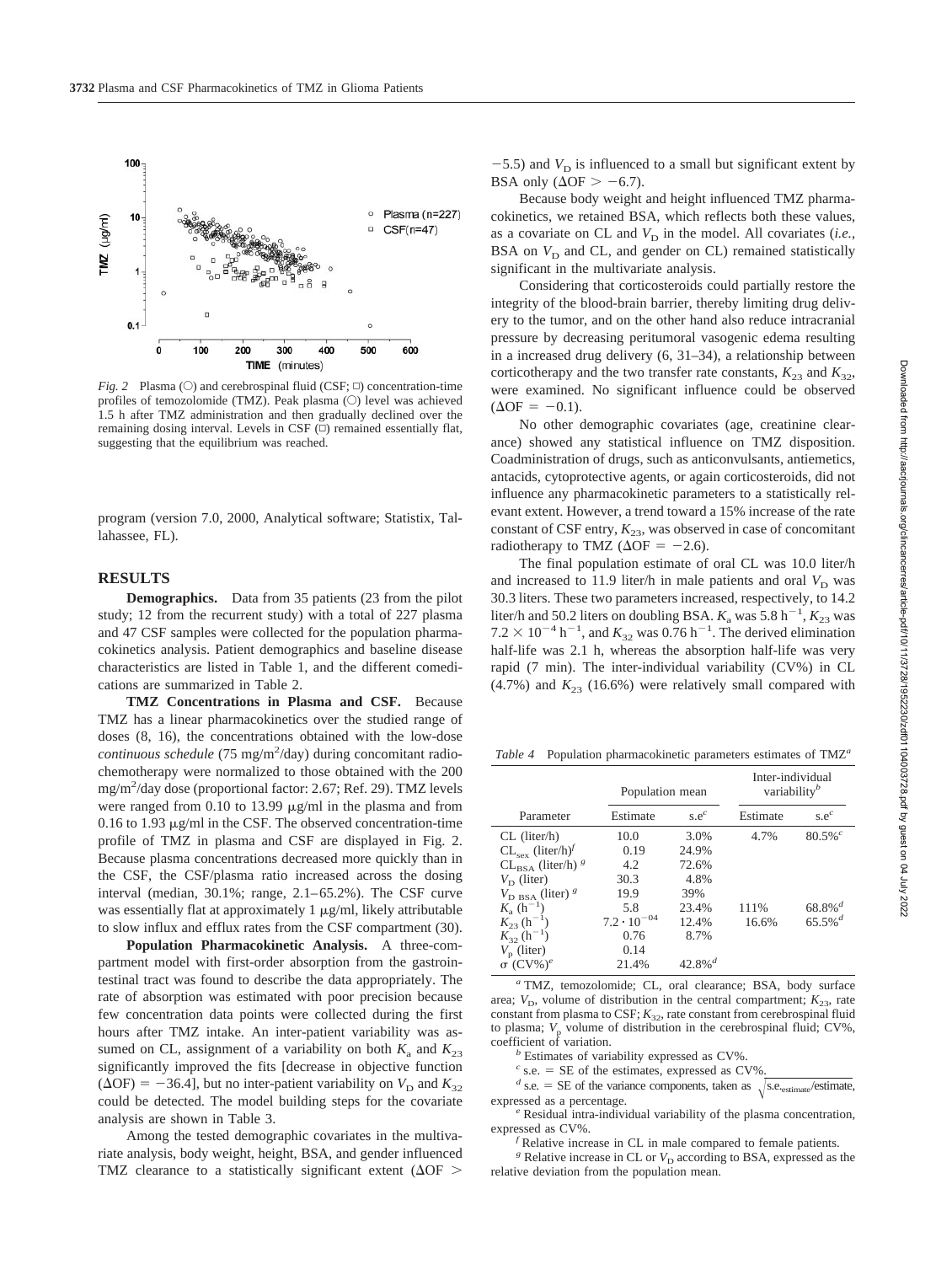the high inter-individual variability in  $K_a$  (111%). A residual intra-individual variability of 21.4% was observed. The final population parameter estimates are presented in Table 4.

The comparison of individual and population-predicted ("typical subject") values, obtained with the three-compartment model, *versus* observed concentrations in plasma and CSF are provided on Fig. 3. The individual and population predictions were symmetrically distributed around the line of identity, suggesting adequate model predictions, without any troublesome pattern in the residuals, as seen on Fig. 4.

 $AUC_{plasma}$  is generally considered as an indicator of systemic drug exposure whereas drug penetration into the central nervous system is reflected by AUC in the CSF. Thus, the  $AUC_{plasma}$  and  $AUC_{CSF}$  (mg/liter/h) were derived for each individual based on their final posthoc parameter estimates, yielding the respective mean values and  $AUC_{CSF}/AUC_{plasma}$ ratio shown in Table 5. For both types of schedules (*continuous or intermittent*), the AUC<sub>CSF</sub> represented  $\sim$ 20% of the AUC in plasma. The mean AUC<sub>plasma</sub> after a daily dose of 75 or 200  $mg/m^2$ /day was 12.1  $\pm$  1.1 and 30.1  $\pm$  6.1 mg/liter/h, respectively. In the CSF, the corresponding values were  $2.5 \pm 0.3$  and 6.1  $\pm$  1.2 mg/liter/h.

**Pharmacodynamic Relationships.** The relationship between population-based  $AUC_{plasma}$  and  $AUC_{CSF}$  of TMZ and efficacy outcomes, such as survival and PFS, was explored among the homogeneous pilot study population. The statistical evaluations performed with the Spearman rank correlations test revealed that both survival and PFS were significantly associated with either the cumulative dose  $(P = 0.0005$  and  $P =$ 0.0009, respectively), the AUC<sub>plasma</sub> ( $P = 0.0056$  and  $P =$ 0.0065), or the AUC<sub>CSF</sub> ( $P = 0.0005$  and  $P = 0.0003$ ). However, all predictors were highly inter-correlated  $(r > 0.86)$  so neither  $AUC_{plasma}$  nor  $AUC_{CSF}$  improved the prediction based on cumulative dose alone.

The statistical analysis was then repeated with the  $AUC_{plasma}$  and  $AUC_{CSF}$  calculated with the daily dose (*i.e.*, TMZ 75 or 200 mg/m<sup>2</sup>/day) and the dose per cycle (continuous schedule,  $75 \text{ mg/m}^2/\text{day} \times 42-49 \text{day}$ ; intermittent schedule,  $200$ mg/m<sup>2</sup>/day  $\times$  5 days). It failed to demonstrate any significant correlation between both  $AUC_{plasma}$  or  $AUC_{CSF}$  and survival or PFS, with  $P > 0.1$  in all cases.

Finally, no significant correlations could be observed by logistic regression between  $AUC_{plasma}$  or  $AUC_{CSF}$  and both survival and PFS censored at 6, 9, 12, or 24 months  $(P > 0.19)$ .



*Fig. 3* Population and individual predictions *versus* observed concentrations of temozolomide in plasma (*A*) and cerebrospinal fluid (*B*) in microgram per milliliter. The line in the panel represents the line of identity (logarithmic scale).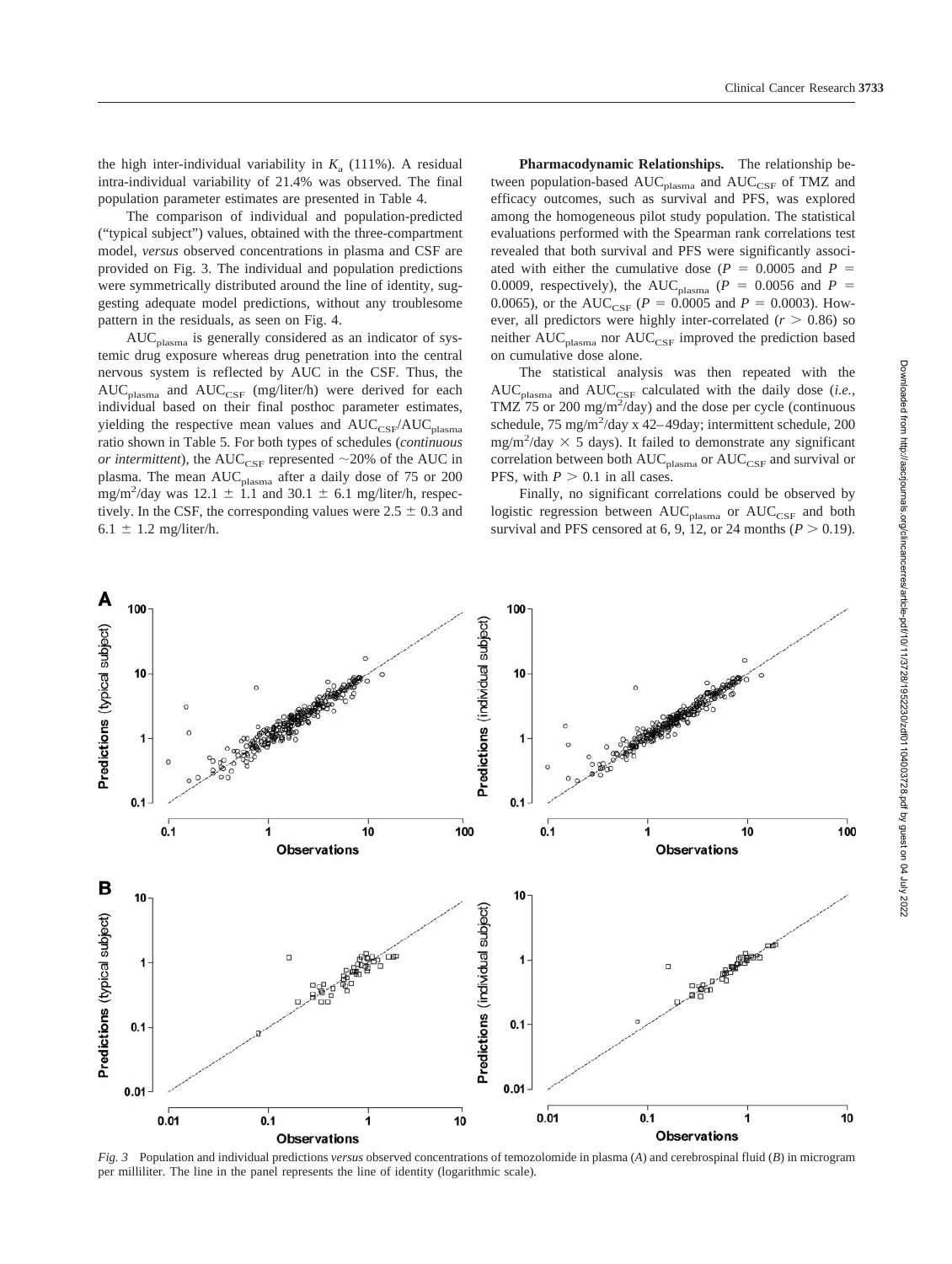

*Fig. 4* Plots of weighted residuals *versus* final model-predicted plasma (*A*) and CSF (*B*) concentrations of temozolomide in micrograms per milliliter.

Myelosuppression, in particular delayed thrombocytopenia, is the primary dose-limiting toxicity of TMZ. Hematological toxicity observed in this study population (2–3% grade III/IV neutropenia, 5–6% grade III/IV thrombocytopenia) was in agreement with data reported previously (9–13). The mean decrement in absolute neutrophil count between baseline to nadir was 49% (range, 0–93%) and 47% (range, 4–97%) for platelets. It was then examined whether  $AUC_{plasma}$  was a predictor of hematological toxicity. No significant correlation between systemic TMZ exposure during the first two cycles of adjuvant or recurrent treatments (*intermittent schedule*) and the percentage of decrease in platelet ( $P = 0.812$ ) nor absolute neutrophil count  $(P = 0.599)$  was observed.

#### **DISCUSSION**

Population pharmacokinetic approaches such as NON-MEM are increasingly applied to the characterization of classical anticancer drugs (28, 35–40) or newer agents, such as capecitabine (41) or E7070 (42).

They enable the description of complex pharmacokinetic behavior, the generation of individual estimates of pharmacokinetic parameters (*e.g.*, CL,  $V_D$ ) or systemic exposure (AUC<sub>plasma</sub>), the assessment of inter-individual variability, and the identification of influent patients characteristics on drug disposition.

Very few studies evaluated the penetration of cytotoxic agents into the CSF. Except for anecdotic reports, no data are available today on the penetration of TMZ into the CSF in brain tumor patients. However, for agents with a presumed activity in the central nervous system, sufficient drug concentrations in the clinical situation are a prerequisite.

Our study provides the first description of the influence of population factors on TMZ pharmacokinetics in the plasma and the CSF. We demonstrate that TMZ oral clearance is only slightly influenced by BSA and gender and is associated with a remarkably small inter-patient variability (4.7%). The volume of distribution is influenced by BSA only. These results are in good agreement with Jen *et al.* (43) reporting an oral clearance of 11.2 liter/h with a 15% inter-patient variability and a similar influence of BSA and gender. In our study, neither individual determinants such as genetic background or organ failure nor comedications commonly used in gliomas patients (anticonvulsants, antiemetics, corticosteroids, antacids, and cytoprotective agent) altered TMZ oral clearance.

The AUC values estimated in our analysis revealed that CSF values corresponding to 20%  $\pm$  5% of those observed in plasma. These results are comparable to the limited information reported in preclinical studies with TMZ and the camptothecins, irinotecan and topotecan. The AUC<sub>CSF</sub>/AUC<sub>plasma</sub> ratio observed in nonhuman primate models were  $33\% \pm 6\%$  for TMZ, 14%  $\pm$  3% for irinotecan, and 32%  $\pm$  3% for topotecan (17, 44, 45). Irinotecan and other camptothecins are currently in clinical trials as new treatments for malignant gliomas (46).

This AUC<sub>CSF</sub>/AUC<sub>plasma</sub> ratio of 20%  $\pm$  5% is somewhat lower than the average CSF/plasma concentration ratio (mean,  $29.4\% \pm 15\%$ ; increasing up to 40% until 4 h after TMZ intake) reported previously on the same study population (29). This difference is constructed as  $AUC_{CSF}/AUC_{plasma}$  ratio integrates the entire dosing interval. The ratio of the AUCs estimates more accurately the penetration into the central nervous system than only a CSF/plasma ratio obtained with plasma and CSF concentrations (30). A penetration of at least 20% of the  $AUC_{plasma}$ into the CSF may be used as a benchmark for comparison with other agents with a presumed activity in the CSF.

The lack of a significant relationship between  $AUC_{plasma}$ or  $AUC_{CSF}$  beyond the cumulative dose and efficacy outcomes is likely to be explained by the very low inter-patient variability in TMZ pharmacokinetics, thus minimizing the predictive value added by AUC over the cumulative dose alone.

Similarly,  $AUC_{plasma}$  was not a predictor of decrease of platelets or neutrophils. Detection of decrease in blood counts is obscured by the large normal fluctuation of leukocyte and platelet counts. Furthermore, severe hematological toxicity with the treatment of TMZ is rare and observed in  $\leq 10\%$  of patients only. Decrease in blood counts is also dependent on  $O^6$ -methylguanine-DNA methyltransferase (MGMT) expression in hematopoietic stem cells (47). This ubiquitous DNA repair enzyme, which removes methylating and chloroethylating lesions at the  $O<sup>6</sup>$  position of guanine, is to a large extent variably expressed in peripheral blood mononuclear cells (48) and thus seems to be a stronger predictor for toxicity than systemic drug exposure.

It must be recognized that TMZ by itself is not the biologically active agent, but merely a prodrug which undergoes a spontaneous hydrolysis to generate the methylating agent MTIC. The determination of this compound in plasma and CSF could have a better chance to predict efficacy or safety outcomes and will be assessed in an additional investigation. Moreover, the biotransformation of TMZ may have a significant variability between organ, tissue, or cell compartments. This possibly lim-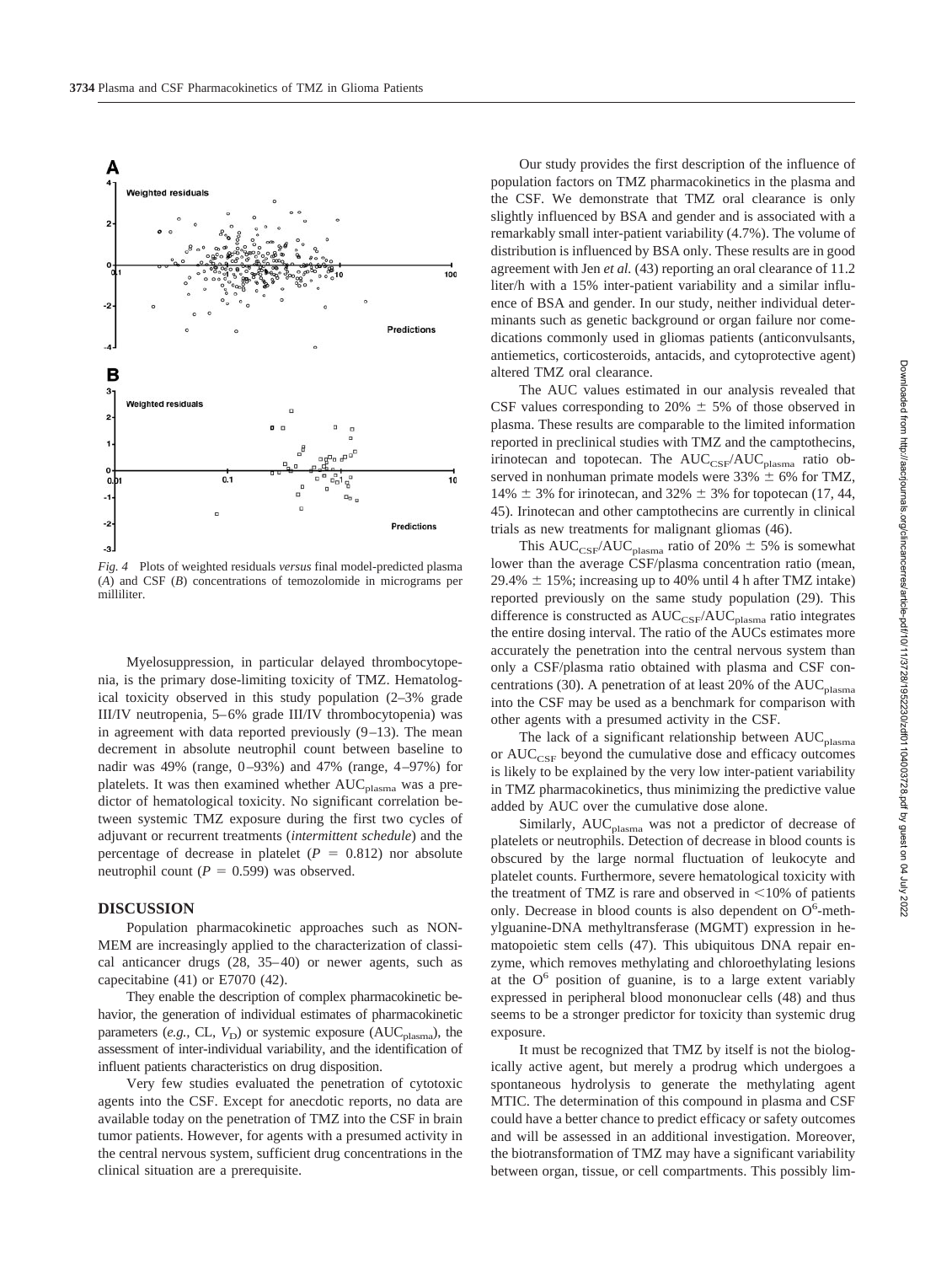| TMZ schedules                          | $\boldsymbol{n}$ | Dose $(g)$ (range) | $\mathrm{AUC}_\mathrm{Plasma}$ | $AUC_{CSF}$    | $AUC_{CSF}$<br>$AUC_{plasma}$ |
|----------------------------------------|------------------|--------------------|--------------------------------|----------------|-------------------------------|
| Cumulative dose                        |                  |                    |                                |                |                               |
| Pilot study                            | 23               | $5.4 - 19.1$       | $1126 \pm 418$                 | $229 \pm 83$   | $20.6 \pm 2.0$                |
| Recurrent study                        | 12               | $3.6 - 33.4$       | $1432 \pm 1890$                | $297 \pm 430$  | $19.0 \pm 4.1$                |
| Dose per cycle                         |                  |                    |                                |                |                               |
| Continuous <sup>b</sup>                | 23               | $3.8 - 7.1$        | $516.4 \pm 62.2$               | $106 \pm 14.2$ | $20.6 \pm 2.0$                |
| Intermittent <sup><math>c</math></sup> | 32               | $1.0 - 2.1$        | $150.4 \pm 30.4$               | $30.4 \pm 6.3$ | $20.3 \pm 1.9$                |
| Daily dose                             |                  |                    |                                |                |                               |
| $75 \text{ mg/m}^2$                    | 23               | $0.1 - 0.2$        | $12.1 \pm 1.1$                 | $2.5 \pm 0.3$  | $20.6 \pm 2.0$                |
| 200 mg/m <sup>2<math>^{c}</math></sup> | 32               | $0.2 - 0.4$        | $30.1 \pm 6.1$                 | $6.1 \pm 1.2$  | $20.3 \pm 1.9$                |

Table 5 Average  $AUC_{plasma}^a$  and  $AUC_{CSF}$  and ratio (%) of TMZ

*<sup>a</sup>* AUC, area under the concentration-time curve; CSF, cerebrospinal fluid; TMZ, temozolomide.

*b* Continuous schedule, 75 mg/m<sup>2</sup>/day  $\times$  42–49 days. All patients included in the pilot study ( $n = 23$ ).

<sup>b</sup> Continuous schedule, 75 mg/m<sup>2</sup>/day × 42–49 days. All patients included in the pilot study (*n* = 23).<br><sup>c</sup> Intermittent schedule, 200 mg/m<sup>2</sup>/day × 5 days. All patients included in the recurrent study (*n* = 12) and a  $(n = 20)$ .

its the ability of blood or CSF concentrations to adequately reflect drug levels at target tissue sites.

Whether concomitant radiotherapy improves cerebral penetration of some chemotherapeutic agents by radiation-induced opening of the blood-brain barrier (49–52) still deserves additional confirmation (6, 53).

Finally, TMZ appears to be one of the few anticancer agents for which dose individualization entirely based on BSA may be actually justified. This finding was also confirmed by Baker *et al.* (54) in a retrospective study on the role of BSA for the dosing of new anticancer agents. The AUC in plasma and CSF have shown a low inter-individual variability and could not be correlated with efficacy nor toxicity outcomes. The AUC in the CSF, considered as the only ethically accepted surrogate of the brain penetration, corresponds to approximately 20% of the systemic TMZ exposure.

### **ACKNOWLEDGMENTS**

We thank the patients for participating in this study; Sally Di Paolo-Willcox, research nurse, for dedicated care; Christine Hug, laboratory technician, for excellent technical assistance in samples analysis; Ali Maghraoui for informatics support; and numerous colleagues in the clinic and the laboratory for help and criticism.

#### **REFERENCES**

1. DeAngelis LM. Medical Progress: Brain Tumors. N Engl J Med 2001;344:114–23.

2. Kleihues P, Cavene WK. World Health Organization of tumors of the nervous system. Lyon: IARC/WHO, 2000.

3. Walker MD, Alexander E Jr, Hunt WE, et al. Evaluation of BCNU and/or radiotherapy in the treatment of anaplastic gliomas. A cooperative clinical trial. J Neurosurg 1978;49:333–43.

4. Kristiansen K, Hagen S, Kollevold T, et al. Combined modality therapy of operated astrocytomas grade III and IV. Confirmation of the value of postoperative irradiation and lack of potentiation of bleomycin on survival time: a prospective multicenter trial of the Scandinavian Glioblastoma Study Group. Cancer 1981;47:649–52.

5. Galanis E, Buckner J. Chemotherapy for high-grade gliomas. Br J Cancer 2000;82:1371–80.

6. Prados M. Brain Cancer. Hamilton, London: BC Decker Inc.; 2002.

7. Stevens MF, Hickman JA, Langdon SP, et al. Antitumor activity and pharmacokinetics in mice of 8-carbamoyl-3-methyl-imidazo[5,1-d]- 1,2,3,5-tetrazin-4(3H)-one (CCRG 81045;  $\dot{M}$  & B 39831), a novel drug

with potential as an alternative to dacarbazine Cancer Res 1987;47: 5846–52.

8. Newlands ES, Blackledge GRP, Slack JA, et al. Phase I trial of temozolomide (CCRG 81045: M and B 39831: NSC 362856). Br J Cancer 1992;65:287–91.

9. Brada M, Judson I, Beale P, et al. Phase I dose-escalation and pharmacokinetic study of temozolomide (SCH 52365) for refractory or relapsing malignancies. Br J Cancer 1999;81:1022–30.

10. Yung WK, Albright RE, Olson J, et al. A phase II study of temozolomide vs. procarbazine in patients with glioblastoma multiforme at first relapse. Br J Cancer 2000;83:588–93.

11. Yung WK, Prados MD, Yaya-Tur R, et al. Multicenter phase II trial of temozolomide in patients with anaplastic astrocytoma or anaplastic oligoastrocytoma at first relapse. Temodal Brain Tumor Group. J Clin Oncol 1999;17:2762–71.

12. Brada M, Hoang-Xuang K, Rampling R, et al. Multicenter phase II trial of temozolomide in patients with glioblastoma multiforme at first relapse. Ann Oncol 2001;12:259–66.

13. Newlands ES, Stevens MF, Wedge SR, Wheelhouse RT, Brock C. Temozolomide: a review of its discovery, chemical properties, preclinical development and clinical trials. Cancer Treat Rev 1997;23:35– 61.

14. Tsang LL, Farmer PB, Gescher A, Slack JA. Characterisation of urinary metabolites of temozolomide in humans and mice and evaluation of their cytotoxicity. Cancer Chemother Pharmacol 1990;26:429– 36.

15. Gibson NW, Hickman JA, Erickson LC. DNA cross-linking and cytotoxicity in normal and transformed human cells treated in vitro with 8-carbamoyl-3-(2-chloroethyl)imidazo[5,1-d]-1,2,3,5-tetrazin-4(3H) one. Cancer Res 1984;44:1772–5.

16. Marzolini C, Decosterd LA, Shen F, et al. Pharmacokinetics of temozolomide in association with fotemustine in malignant melanoma and malignant glioma patients: comparison of oral, intravenous, and hepatic intra-arterial administration. Cancer Chemother Pharmacol 1998;42:433–40.

17. Patel M, McCully C, Godwin K, Balis FM. Plasma and cerebrospinal fluid pharmacokinetics of intravenous temozolomide in nonhuman primates. J Neurooncol 2003;61:203–7.

18. Stupp R, Dietrich P, Ostermann Kraljevic S, et al. Promising survival for patients with newly diagnosed glioblastoma multiforme treated with concomitant radiation plus temozolomide followed by adjuvant temozolomide. J Clin Oncol 2002;20:1375–82.

19. Stupp R, Maeder P, Pica A, et al. Improved outcome with chemotherapy with temozolomide for recurrent glioblastoma and anaplastic astrocytoma [abstract]. J Neurooncol 1998;39:151.

20. Shen F, Decosterd LA, Gander M, Leyvraz S, Biollaz J, Lejeune F. Determination of temozolomide in human plasma and urine by high